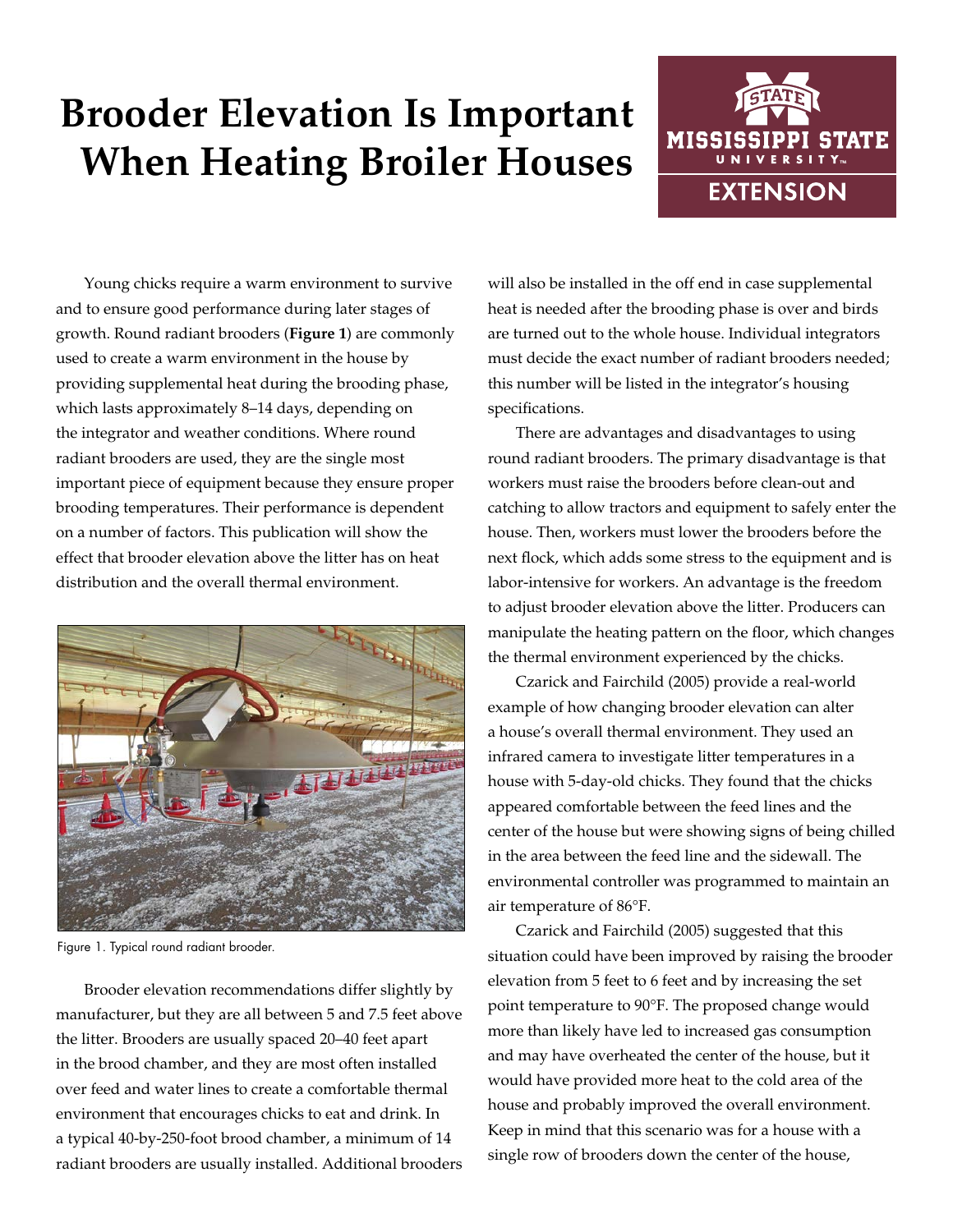but the principle of changing the heat distribution at the litter remains the same no matter how the brooders are arranged. New housing construction and many retrofitted houses now utilize two rows of brooders near the feed lines staggered on both the north and south sides of the house.

This publication focuses on the effects of radiant brooder elevation on heat distribution (specifically radiant flux) patterns created on the floor and on the thermal environment experienced by chicks during brooding. For more in-depth information on all the different types of heaters that are used in modern poultry facilities, see MSU Extension Publication 3034 *Modern Broiler House Heating Systems*. For more detailed information on the topics presented in this publication, refer to Linhoss et. al. (2017).

## **What Is Radiant Flux?**

 Radiant flux is a way of expressing power density at a flat surface. It is the power (Btu/hr) produced by a brooder that reaches a given area (ft<sup>2</sup>) of a flat surface (like a poultry house floor). Radiant flux units are Btu/hr·ft<sup>2</sup>. To illustrate, if a brooder with a power rating of 40,000 Btu/ hr is placed above poultry litter, the heat that it emits will be distributed over an area (ft<sup>2</sup>) of the litter. If all 40,000 Btu of energy make it to the floor over the course of an hour and are uniformly distributed over a litter area of  $500$  ft<sup>2</sup>, the amount of power reaching  $1 \text{ ft}^2$  of the litter is  $80 \text{ Btu}$ /

hr $\cdot$ ft<sup>2</sup> (40,000 Btu/hr  $\div$  500 ft<sup>2</sup>). For the sake of simplicity, this example assumes that the radiant flux is the same over the entire litter area. In reality, radiant flux at the litter will be much higher near the brooder and will decrease with distance from the brooder.

# **How Does Elevation Affect the Thermal Environment During Brooding?**

#### *1) Maximum Radiant Flux at the Litter Surface*

Radiant flux at the litter is usually strongest directly below the brooder and decreases with distance from the brooder (**Figure 2**). This is beneficial to chicks because it allows them to move around in the heated area and "choose" a spot that is comfortable to them. A chilled chick can move closer to the brooder, while a warm chick can move farther away.

Maximum radiant flux values experienced at the litter are inversely related to brooder elevation. This means that, as brooder elevation increases, maximum radiant flux decreases, and vice versa. **Figure 2** clearly shows that maximum radiant flux is experienced directly below the brooder center (distance = 0.0 feet) at all brooder elevations. **Figure 2** also shows that maximum radiant flux decreases as the brooder is raised from 4 feet to 6.5 feet. Czarick and Lacy (1995) showed similar relationships between brooder elevation and maximum litter temperature.



Figure 2. Maximum radiant flux as a function of distance from brooder center for a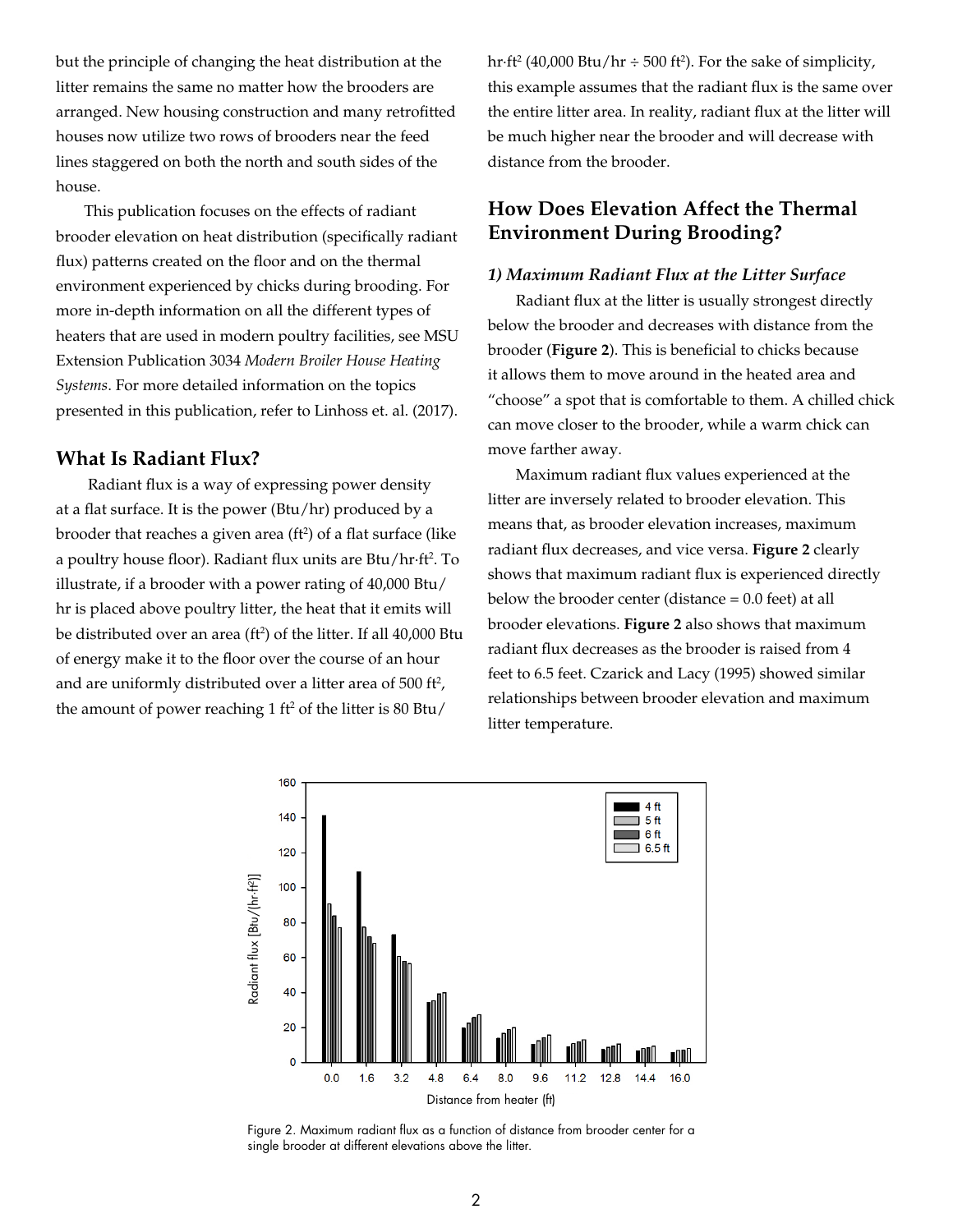The nature of the relationship between brooder elevation and maximum radiant flux does have realworld implications. Brooders placed below recommended elevations (< 5 feet) have the potential to create "hot spots," or floor areas that are too warm for chicks to use. This scenario not only reduces the amount of heated floor area that is usable by chicks, but it also is an inefficient use of fuel. On the other hand, radiant fluxes produced by brooders at higher elevations (6–6.5 feet) may not be large enough to create a warm environment for chicks.

#### *2) Heated Area*

As brooder elevation increases, so does the magnitude of radiant fluxes at distances farthest from the brooder. **Figure 2** shows that, at 4.8–16 feet from the brooder, radiant fluxes are highest at 6.5 feet. The best way to explain this is with a flashlight analogy. If you place a lit flashlight 6 inches from a wall, the light distribution on the wall will cover a small area, but it will be very intense and bright. Move the flashlight back 3 feet from the wall and the light distribution changes dramatically. Now, the light covers a larger area of the wall but is less bright because the light has been diffused over a larger wall area. The way in which heat is distributed to the litter from a radiant brooder can be thought of like a beam of light created by a flashlight. **Figure 3** does a good job of illustrating this point. It shows the radiant flux distribution for the same brooder at 4 feet and 6 feet above the litter. At a brooder

elevation of 4 feet, maximum radiant fluxes are higher than at 6 feet, but the area of the floor that is influenced by the heat at an elevation of  $4$  feet (353 ft<sup>2</sup>) is almost half of that at 6 feet (662 ft<sup>2</sup>).

### *3) Brooder Run Times, Gas Consumption, and Heat Distribution at the Litter*

Brooder run times are influenced by several factors, including:

- Outside air temperature
- Temperature sensor location
- Temperature set-point
- **Brooder** elevation
- Minimum ventilation run time

Heat production from birds is an important consideration, as well, but usually not during brooding when the birds are small and not generating a lot of heat. Outside air temperature and temperature setpoint at the controller are two of the most obvious factors that influence brooder run times. Temperature sensor placement in the house and brooder elevation are important, but the effects on run times and heat distributions at the litter may be a little less obvious. Temperature sensors placed closer to the brooder result in shorter run times and will prevent hot spots from forming directly under the brooder. A pitfall of having temperature sensors close to the brooder is that run times may be too



Figure 3. Radiant flux distribution maps for a heater at 4 feet and 6 feet above the litter. Each circular area illustrates the total heated floor area.